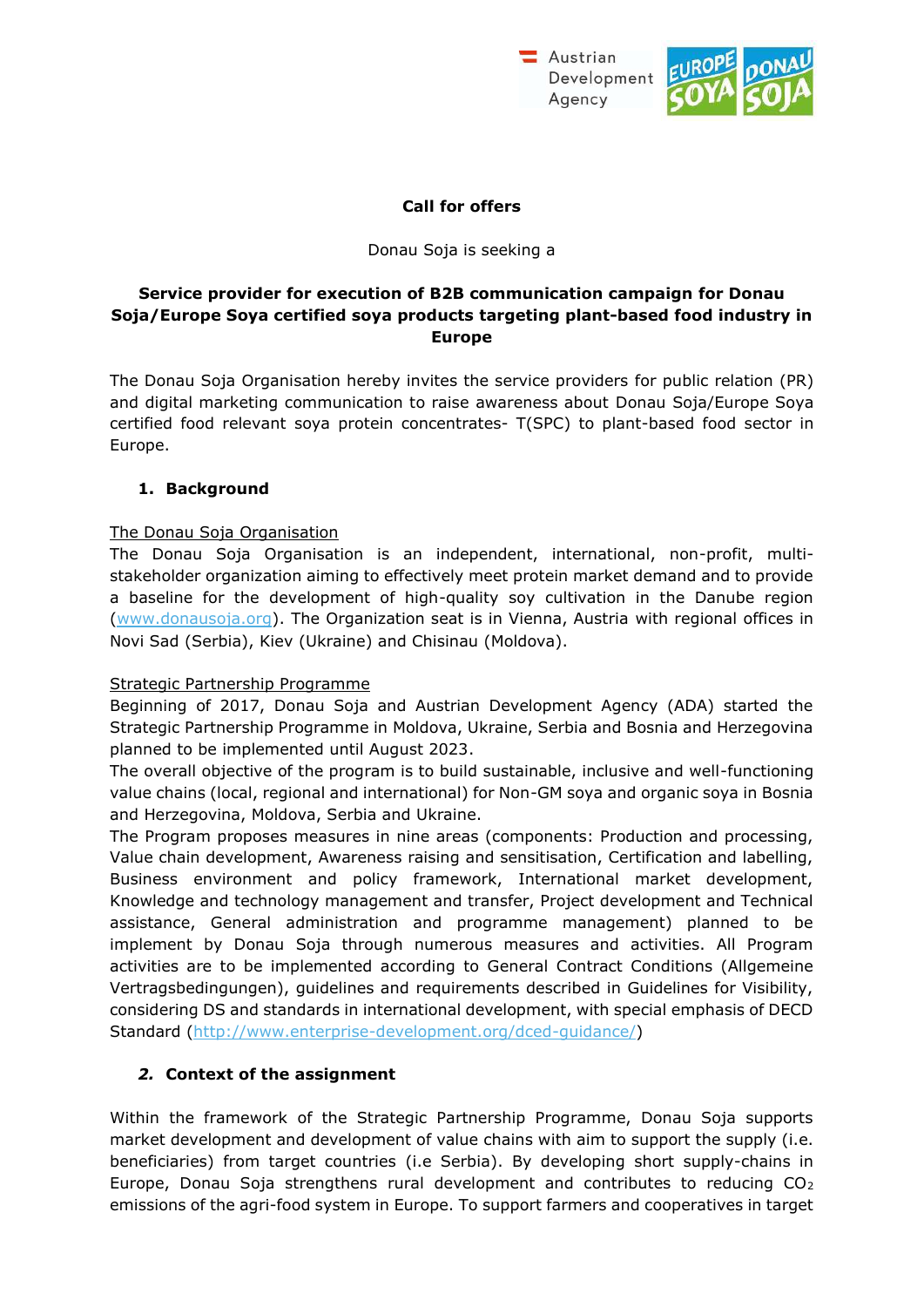countries development of value chain, that starts with sustainable production of non-GM soybeans in target countries and ends in European market, is essential. This value chain includes several thousands farmers and many agri-cooperatives. This way development of value chains enables new markets for beneficiaries from target countries.

Soya protein concentrates are important protein ingredients, widely used in production of plant-based food in Europe. Plant-based food sector has fast growing trend. Nielsen [data](https://drive.google.com/file/d/12_123CqnRLtRqfvcGxTkv7Yp7sdvjL7K/view?usp=sharing) shows that retail sales of plant-based foods in Europe reached €3.6 billion in 2020 – 28% higher than 2019, and 49% higher than 2018. The plant-based alternatives market in the EU and the UK is set to be worth €7.5 billion by 2025, compared to €4.4 billion in 2019 , a 70% increase [\(Ing study,2020\).](https://think.ing.com/uploads/reports/ING_report_-_Growth_of_meat_and_dairy_alternatives_is_stirring_up_the_European_food_industry.pdf) Significant part of this achievement can be attributed to the introduction of new products and the underlying trend among consumers to consider health, animal welfare and sustainability in their decision making. Soya is a critical ingredient, since its overseas production is very often related to environmental destruction and social challenges, so environmental sustainability and social responsibility in soya sourcing are main requirements from the European market. Leading market players, soya users, need to show commitment to sustainable and traceable non-GM, deforestation-free, responsible soya supply chains. Donau Soja (DS) and Europe Soya (ES) standards, through certification scheme, provide such added value to soya product.

Within the Strategic Partnership Programme, to foster demand in buying European markets (UK, Benelux (mostly Netherlands), Scandinavia (Norway, Sweden, Denmark), Germany and Spain), Donau Soja aims to promote benefits of Donau Soja (DS)/Europe Soja (ES) certified soybean products (Texturized Soybean Protein Concentrates- (T)SPCs) produced from beans originating from target countries (i.e., Serbia) and processed by Serbian companies (i.e. Sojaprotein).

Communication target is to draw attention of plant-based food market in Europe to DS/ES certified (T)SPC produced to increase visibility and strengthen current and gain new market share of DS/ES certified soy products.

## **3. The work of the service provider**

The work of service provider includes specific tasks as following:

### **3.1. WORK PACKAGE 1: Public relation service**

The work includes B2B communication in the leading European food business media about Donau Soja/Europe Soya certified (T)SPC products, targeting food industries in focus regions/countries: UK, Benelux (mostly Netherlands), Scandinavia (Norway, Sweden, Denmark), Germany and Spain.

### **Industry target groups are:**

- 1. Plant-based food business (producers and distributors)
- 2. Meat industry (working in vegetarian and vegan alternatives)
- 3. Retailers
- 4. Business Associations relevant for plant-based food industry

### **Media target groups are:**

• International European Food business media # Specific Plant-based food/Vegan Media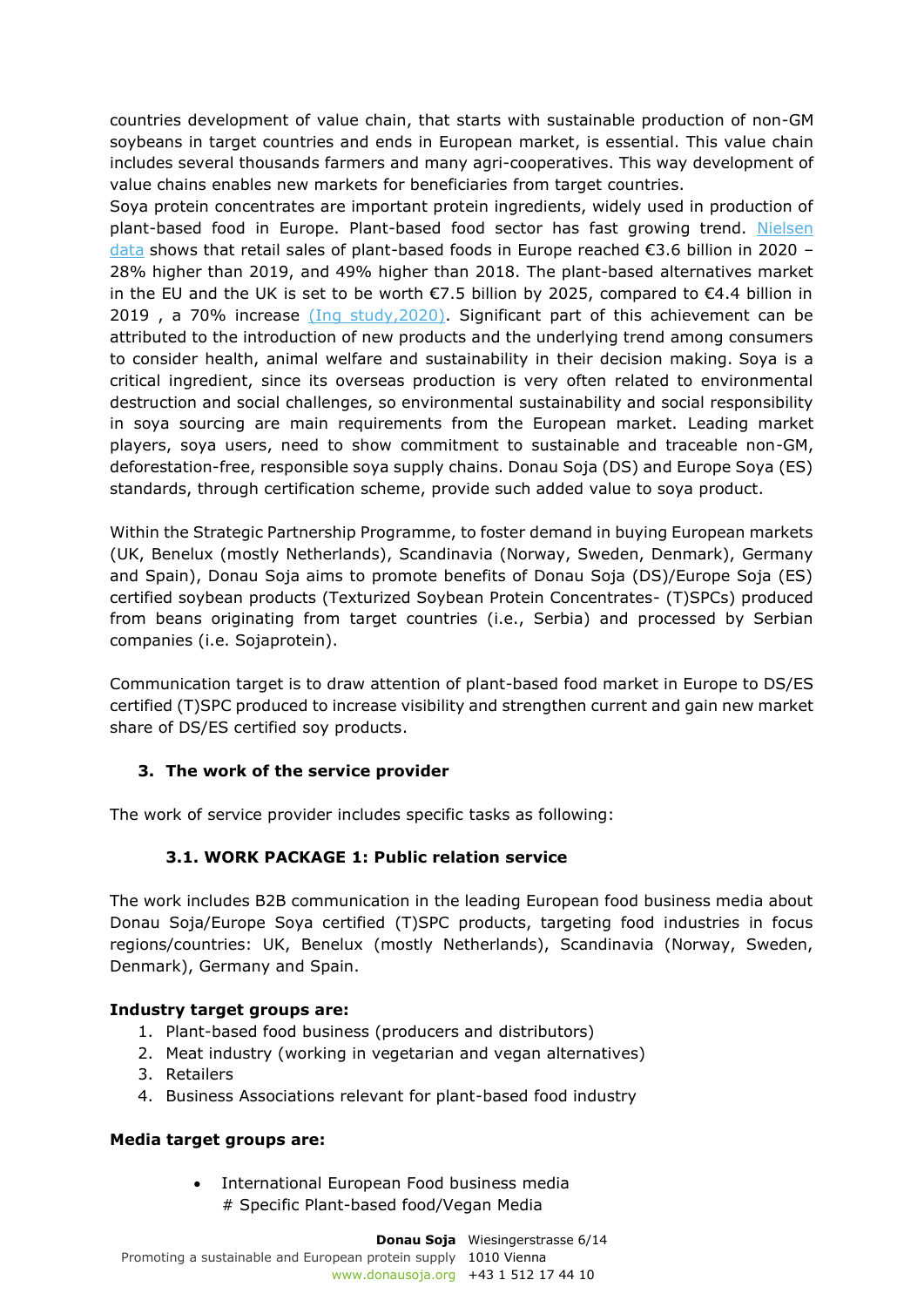- # Retail Media
- # Media for the Meat industry
- # Food Technology Media
- # General Food Industry Media
- Main national food related business media in focus regions/countries (specific plant-based food/vegan media, retail media, media for the meat industry, food technology media, general food industry media)

•

The tasks are focused on raising awareness about Donau Soja/Europe Soya benefits of (T)SPCs and should include:

- Development of PR/Communication plan
- Identification of leading food business media outlets (international and main national in focus regions/countries as listed in media target group above) and delivery a list of media and key journalist to be approached
- Media relation work, organisation of interviews, preparation, and distribution of communication materials (press releases, pr texts…) in English and if necessary, in local languages (for main national business media)
- Securing PR text placement and media appearance in all relevant international and main national food business media\*.

\*No additional budget is planned for advertising in media (no additional paid PR placement).

# **3.2. WORK PACKAGE 2: Creative content and digital marketing campaign**

3.2.1. Development of social media (SM) strategy (definition of target groups, channels, formats, tone of communication, key messages, timeline for placement, proposal of advertisement budget) and work plan with timeline for project implementation

3.2.2. Production of creative content and different communication formats about Donau Soja/Europe Soya benefits of certified food relevant Soya Protein Concentrates -T(SPC) including\*:

3.2.2.1 Slogan for communication campaign

3.2.2.2 Factsheet design and copywriting based on inputs provided by Donau Soja

3.2.2.3. Video production in duration of 30-60 seconds and post-production (sound editing, colour grading, music/voice over if applicable)

3.2.2.4. Creative design and copywriting for all formats (design of infographics and SM posts

3.2.2.5 Other additional formats if confirmed in social media strategy (i.e., landing page etc.)

3.2.3. Management of social media campaign on Donau Soja SM channel with media buying\*\*, community management and reporting

### **All materials should be delivered in English language professionally proofread.**

The service provider will work in close cooperation and coordination with responsible project manager and Donau Soja team.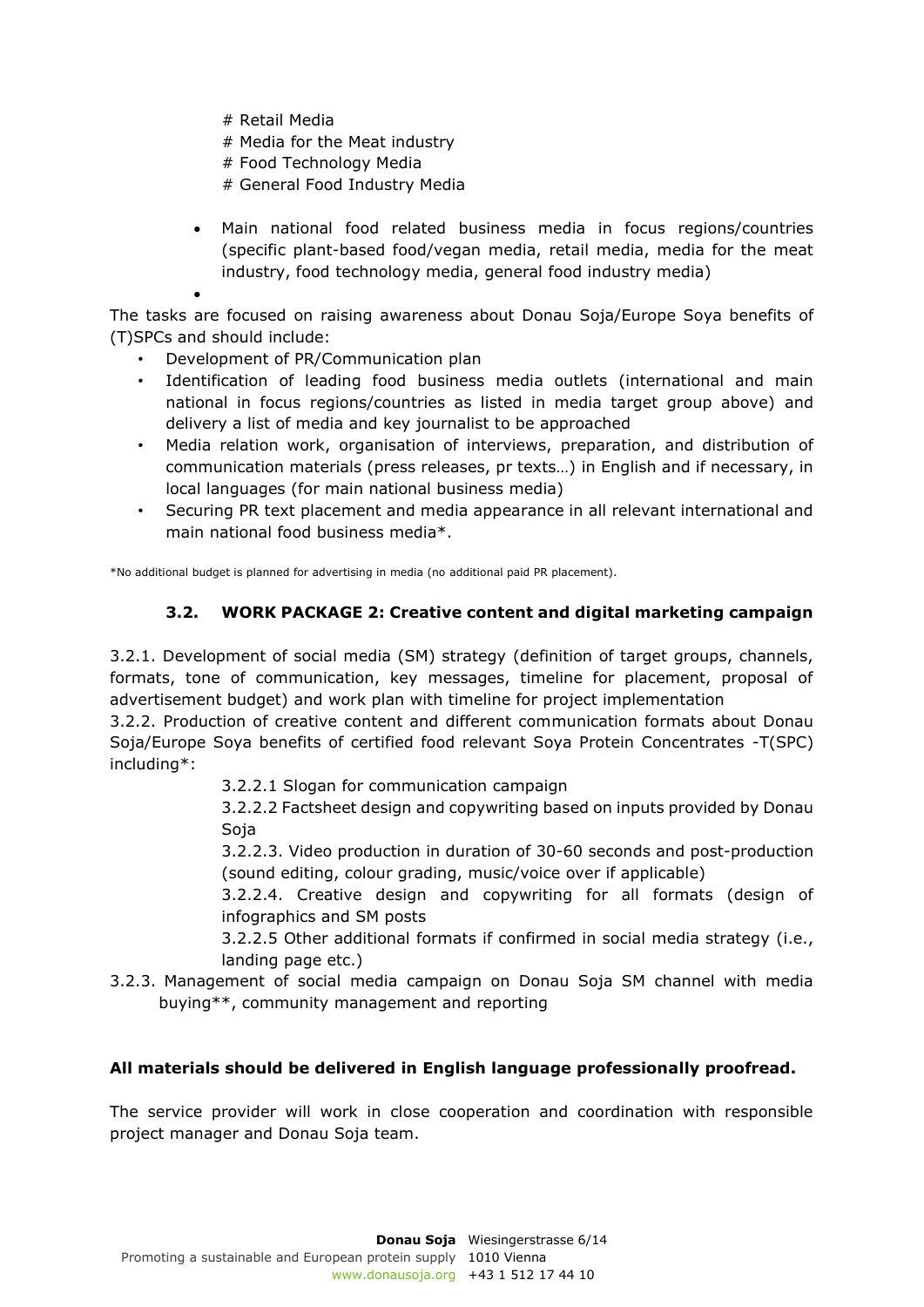Service provider's approach to deliver this task is expected to be presented in pitch which should be delivered with offer. Donau Soja is available to provide supporting information to service provider and organise a briefing meeting upon request.

\* Number of communication materials will be confirmed in social media strategy \*\* Budget for social media advertising will be decided and provided by Donau Soja organisation as separate budget and is not subject of this offer.

### **Offers can be submited either for both work packages (PR and Creative&Digital) or just for one working package in case service provider can not provide both services.**

## **4. Time frame**

The service provision is planned for a period of approximately 3 Months starting after contracting is completed. Detailed timeline will be defined in approved Social Media strategy.

## **5. Expected outputs**

### **5.1. Work package 1: Public relation service**

- PR activity plan with the list of identified key media and journalists to be approached.
- Press releases and other press communication materials in English and if necessary, in local languages produced and delivered.
- Significant editorial media coverage in leading international and main national business media.
- Final report with analyses and press clippings.

### **5.2. Work package 2: Creative content and digital campaign campaign**

- Social media strategy and work plan.
- Creative content and various communication formats defined in 3.2.2. produced and delivered.
- Social media campaign conducted.
- Report of social media campaign results and analysis delivered.

### **6. Reporting**

The service provider will report directly to the Project manager Ms. Jovana Djisalov. Close cooperation with Donau Soja team as defined in point 3 of the ToR. The service provider is expected to have regular updates on a weekly basis. Outputs will be considered as proof of service provider's work.

### **7. The requirements**

The service provider must have a proven track record of high-quality communication campaigns with multiple segment audiences by using digital media to reach campaign targets. The Donau Soja is interested in getting a reliable partner that can understand the values of standards and core of our organisation as well as the goals of the programme and efforts to achieve them. The following selection criteria will be applied to the tenderers: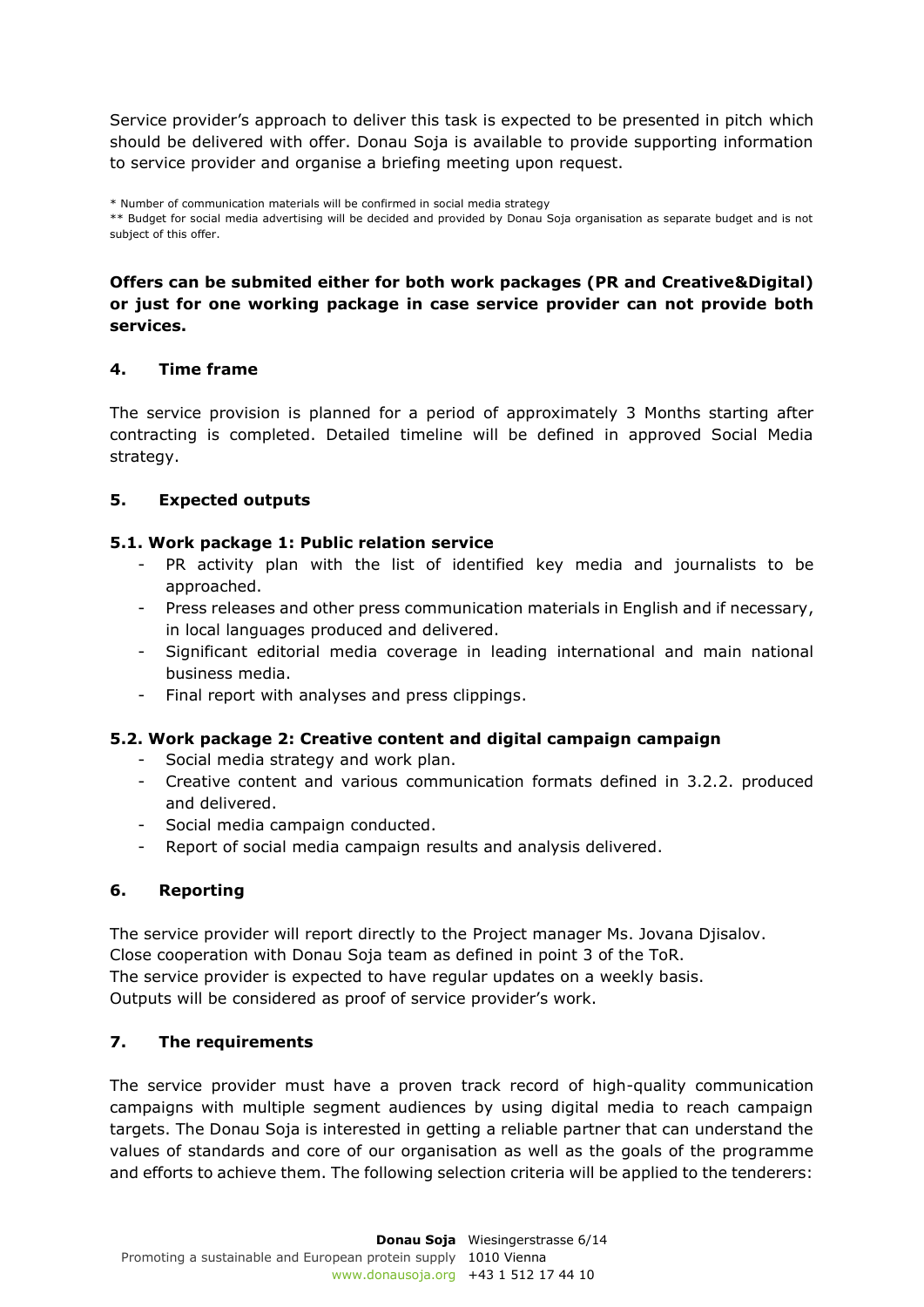- 1. Minimum five years of professional experience in international communications, public relations, creative work, digital marketing or a related field.
- 2. Capability and proven experience in crafting and implementing international public relations and digital communications strategies/plans.
- 3. Capability and proven experience crafting high quality and creative content in various formats (press releases, stories, factsheets, infographics, photo, video, animations, landing pages, presentations) targeting different audience segments
- 4. High proficiency in recognizing the news-worthy stories and ability to take initiative and proactive attitude in finding the creative ways to communicate with the desired audiences.
- 5. Capability and proven experience in management of social media campaigns, including advertising management, budget optimization, target group segmentation, analytics, and reporting.
- 6. Ability to conduct PR and digital communication activities in 5 focus European regions/countries.
- 7. Excellent copywriting skills.
- 8. Preferably experience in food sector and sustainability communication
- 9. Professional knowledge of English is a must.

## **8. Remuneration**

The service provider will work under a framework agreement planned for 3 months.

Remuneration instalments will be based on offer and agreement between Donau Soja and the service provider. The detailed remuneration plan will be defined in the framework agreement.

Payments will be done based on issued invoices.

The fees will be paid based on services provided - against agreed terms.

Other cost can be paid directly by the contractor or by the service provider - against proof of evidence- (incl. written confirmation of contractor and invoices).

## **9. Selection criteria**

The evaluation will be done based on following criteria:

- 1. Financial offer
- 2. Quality of proposal (approach description and timeline for PR service package and/or pitch deck for creative & digital campaign package)
- 3. Agency presentation with references in previous relevant campaigns (aligned with point 7.)
- 4. Fulfilment of the formal requirements defined in the ToR.

The quality part of the offer (above points 2-4) has a weighting of 70%, the financial part weights 30% (above point 1).